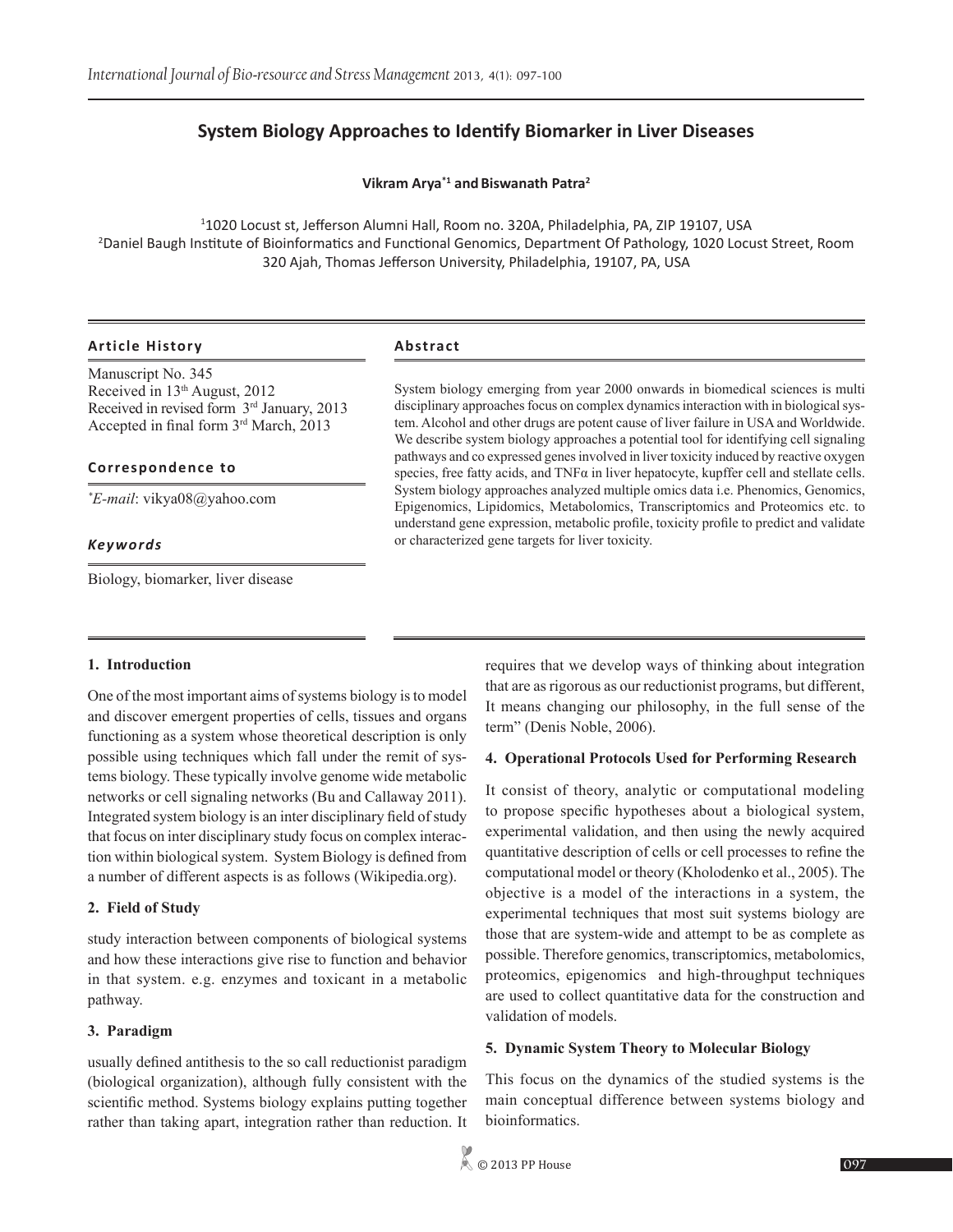#### **6. Socio-scientific Phenomenon**

It is defined as the strategy of pursuing integration of complex data about the interactions in biological systems from diverse experimental sources using interdisciplinary tools and personnel.

Integrated system biology is the interdisciplinary study of systems in general including different omics approaches with the goal of elucidating principles that can be applied to all types of systems at all nesting levels in the field of research. Systems biology established its ancestry in the quantitative modeling of enzyme kinetics, a discipline that flourished between 1900 and 1970, the mathematical modeling of population growth, the simulations developed to study neurophysiology, and control theory and cybernetics. Karl Ludwig von Bertalanffy was an Austrian-born biologist known as one of the founders of general systems theory (GST).

The first numerical simulations in system biology was published in 1952 by the British neurophysiologists and Nobel prize winners Alan Lloyd Hodgkin and Andrew Fielding Huxley, who developed a mathematical model that explained the action potential propagating along the axon of a neuronal cell (Hodgkin and Huxley, 1952). The model described a cellular function emerging from the interaction between two different molecular components, a potassium and a sodium channel, and can therefore be seen as the beginning of the computational systems biology (Le Novere, 2007). In 1960, Denis Noble developed the first computer model of the heart pacemaker (Noble, 1960). The formal study of systems biology, as a distinct discipline, was launched by systems theorist Mihajlo Mesarovic in 1966 with an international symposium at the Case Institute of Technology in Cleveland, Ohio entitled "Systems Theory and Biology"(Mesarovic, 1968; Rosen 1968). During 1960s and 1970s occurred the development of several approaches to study complex molecular systems, such as the Metabolic Control Analysis and the biochemical systems theory. The successes of molecular biology throughout the 1980s, coupled with a skepticism toward theoretical biology, that then promised more than it achieved, caused the quantitative modeling of biological processes to become a somewhat minor field. However the birth of functional genomics in the 1990s meant that large quantities of high quality data became available, while the computing power exploded, making more realistic models possible. Around the year 2000, after Institutes of Systems Biology were established in Seattle and Tokyo, systems biology emerged as a movement in its own right, spurred on by the completion of various genome projects, the large increase in data from the omics (e.g. genomics and proteomics) and the accompanying advances in high-throughput experiments and bioinformatics. Since then, various research institutes

dedicated to systems biology have been developed (Wikipedia. org).

#### **7. System Biology Approaches for Liver Toxicity Pathways**

Li and Chan., 2009 describe approaches identifying pathways involved in liver toxicity induced by free fatty acids (FFA) and tumor necrosis factor (TNF)-α in human hepatoblastoma cells  $(HepG_2/C_3A)$ . Systems biology methodologies were developed to integrate multi-level data, i.e., gene expression, metabolite profile, toxicity measurements and a priori knowledge to identify gene targets for modulating liver toxicity. Gene Module map analysis [Segal et al., 2004] was applied to identify the important pathways perturbed by FFA treatment using Genomica (available at [http://genie.weizmann.ac.il]). 350 biologically meaningful gene sets were first defined based upon their functional category or pathways defined in the MsigDB database [Subramanian et al., 2005]. Three-Stage-Integrative-Pathway-Search (TIPS) framework TIPS approach was developed to integrate gene expression and toxicity measurement to identify toxicity relevant gene targets and pathways. Three methods, including genetic algorithm coupled partial least squares analysis (GA/PLS), constrained independent component analysis (CICA) and Bayesian network analysis (BN) were integrated within the framework (Srivastava et al., 2007). The analyses identified NADH dehydrogenase and mitogen activated protein kinases (MAPKs) were relevant to both cytotoxicity and lipid accumulation. Indeed, inhibiting NADH dehydrogenase and c-Jun N-terminal kinase (JNK) reduced cytotoxicity significantly and increased intracellular TG accumulation. In fact much greater reduction in the toxicity was observed upon inhibiting the NADH dehydrogenase or MAPK than for the stearoyl-CoA desaturase (SCD) activation [Srivastava et al., 2007]. Analysis found ketone bodies, such as acetoacetate and beta-hydroxybutarate, were found to be highly relevant to the toxic phenotype. Second, we identified toxicity relevant gene sets with gene set enrichment analysis (GSEA) analysis. Li and Chan., 2009 found gene sets, such as ROS, ETC, PPP and fatty acid metabolism were significantly enriched. Finally, multi-block partial least squares (MBPLS) was applied to identify individual genes that were relevant to the aforementioned metabolites and in turn toxicity. Genes, such as glutathione S-transferase, NADH dehydrogenase and ALDH1A1, were identified to be relevant based upon their regression coefficients.

### **8. Protein Interaction Network of Liver**

Wang et al., 2011 map the interactions of an unbiased selection of 5026 human liver expression proteins by yeast two-hybrid technology and establish a human liver protein interaction network (HLPN) composed of 3484 interactions among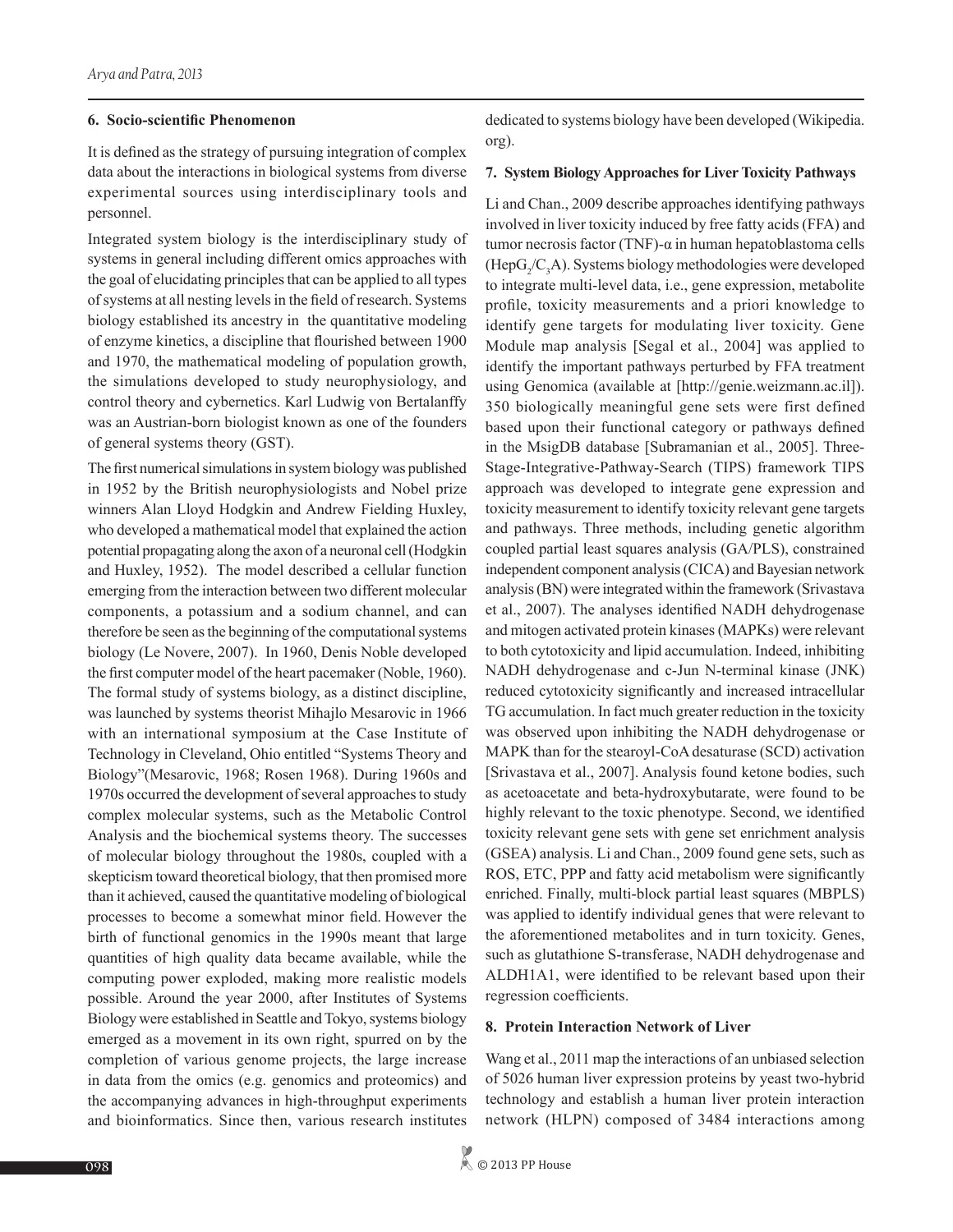2582 proteins. SPOP, TNIP1, TRAF1, IKBKG, TNFAIP3 and NFKBIB were identified as putative binding partners of the GPCR-kinase interacting protein 2 (GIT2). Of these partners, TNFAIP3 (tumor necrosis factor, a-induced protein 3) and TNIP1 are subunits of the TNFAIP3 ubiquitin-editing complex, which mediates the deubiquitination of IKBKG and negatively regulates the NF-kB pathway (Wertz et al, 2004; Oshima et al, 2009). GIT2 is a ubiquitous multi domain protein that has an important role in the scaffolding of signaling cascades (Hoefen and Berk, 2006). Therefore, we proposed that GIT2 may be involved in the NF-kB pathway through regulation of the interaction between IKBKG and TNFAIP3. To test this hypothesis, we confirmed the interaction between GIT2 and IKBKG. The over expression of GIT2 enhanced the deubiquitination activity of TNFAIP3 toward IKBKG, and siRNA targeted at GIT2 abrogated the TNFAIP3-dependent deubiquitination of IKBKG and impaired the ability of TNFAIP3 to inhibit NF-kB activation. This finding suggests that endogenous GIT2 plays a role in negatively regulating inducible NF-kB activity. In the HLPN, 279 proteins were distributed among 11 signal transduction pathways in the KEGG; these proteins were mainly involved in MAPK, ERbB, VEGF, Wnt, TGF-b and other signaling pathways that participate in the regulation of liver functions (Wang et al., 2011).

# **9. A Systems Biology Approach to the Pathogenesis of Obesity-related Nonalcoholic Fatty Liver Disease (NAFLD)**

A comprehensive analysis of 54 different kinase substrates and cell signaling endpoints showed that an insulin signaling pathway is deranged in different locations in NAFLD patients. Furthermore, components of insulin receptor–mediated signaling differentiate most of the conditions on the NAFLD spectrum. For example, PKA (protein kinase A) and AKT/ mTOR (protein kinase B/mammalian target of rapamycin) pathway derangement accurately discriminates patients with NASH from those with the non-progressive forms of NAFLD. PKC (protein kinase C) delta, AKT, and SHC phosphorylation changes occur in patients with simple steatosis. Furthermore, amounts of cleaved caspase 9 and pp90RSK S380 were positively correlated in patients with NASH. Amounts of the FKHR (forkhead factor Foxo1) phosphorylated at S256 residue were significantly correlated with AST/ALT ratio in all morbidly obese patients. Specific insulin pathway signaling events are altered in the adipose tissue of patients with NASH compared with patients with nonprogressive forms of NAFLD. These findings provide evidence for the role of omental fat in the pathogenesis, and potentially, the progression of NAFLD (Calvert et al., 2007). A substantial component of the signaling

differences corresponded to other pathways such as eNOS and cAbl.

# **10. Serum MicroRNAs as Specific Biomarkers for Diagnosis of Liver Injury in Rats**

In order to identify candidate miRNAs as diagnostic biomarkers for drug induced biomarker for liver injury, miRNA expression profiles of serum and liver tissue from two parallel liver injury Sprague-Dawley rat models induced by a compound (acetaminophen, APAP) or an herb (Dioscorea bulbifera, DB) were compared. Two sets of dysregulated miRNA candidates in serum and liver tissue were selected in the screening phase. In the dose-dependent analysis of the serum miRNAs miR-122, miR-192 and miR-193 showed extremely high sensitivity in both 2 model groups (fold change >50.0), while serum biochemical parameters (e.g., ALT and AST) displayed only mild sensitivity (fold change, <20.0) in the high-dose group. All 3 serum miRNAs demonstrated better sensitivity than serum biochemical parameters in the middle- and low-dose group, but serum miR-122 was much more sensitive than biochemical parameters (Su et al., 2012).

# **11. Conclusion**

Integrated system biology is unique approach to study molecular biological change liver pathology. Genetics and genomics approaches study changes in gene expression during liver disease. System biology measures genome wide cell signaling network during perturbation or cellular stress. Recently it has been discovered the role of micro RNA, long non coding RNA has genome wide binding targets and regulate cell signaling networks in liver diseases.

# **12. References**

- Bu, Z., Callaway, D.J., 2011. Proteins MOVE! Protein dynamics and long-range allostery in cell signaling. Advances in Protein Chemistry and Structural Biology 83, 163-221.
- Calvert, V. S., Collantes, R., Elariny, H.,Afendy, A., Baranova, A.,Mendoza, M., Goodman, Z.,Liotta, L. A., Petricoin, E. F., Younossi, Z.M., 2007. Asystems biology approach to the pathogenesis of obesity related nonalcoholic fatty liver disease using reverse phaseprotein microarrays for multiplexed cell signaling analysis. Hepatology Jul 46(1), 166-72. Genomica website [http:// genie.weizmann.ac.il]
- Hodgkin, Alan L., Huxley, Andrew F., 1952.A quantitative description of membrane current and its application to conduction and excitation in nerve. Journal of Physiology 117(4), 500-544.
- Hoefen, R.J., Berk, B.C., 2006. The multifunctional GIT family of proteins. Journal of Cell Science 119, 1469-1475.